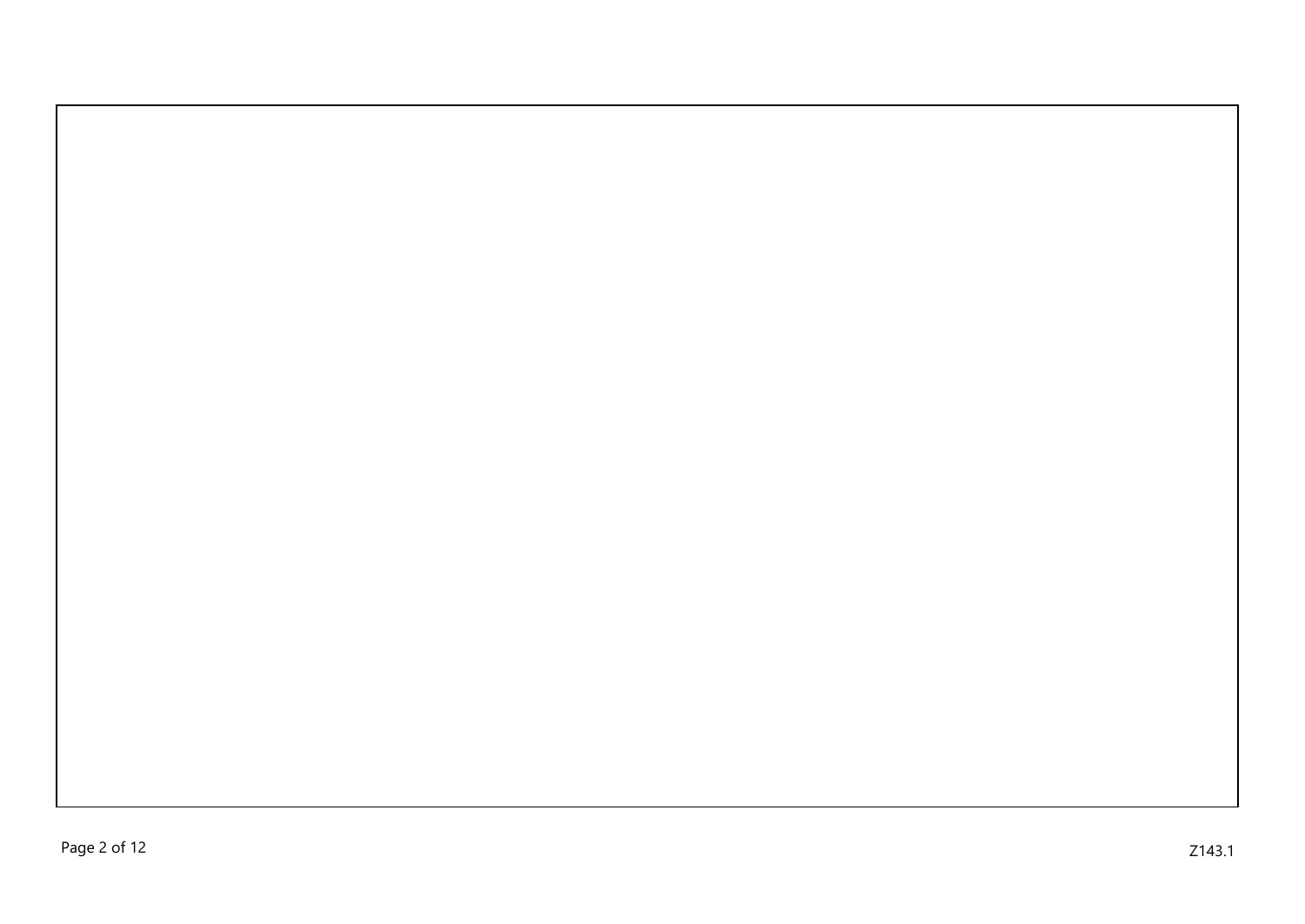| #              | Island         | House Name                       | Name                 | Sex | <b>National ID</b> | ، ه ، ره<br>مربح برگ                               | ىئرىتر                                                    |
|----------------|----------------|----------------------------------|----------------------|-----|--------------------|----------------------------------------------------|-----------------------------------------------------------|
|                | ADh. Maamigili |                                  |                      |     |                    |                                                    |                                                           |
|                | ADh. Maamiqili | Finivaage                        | Hamzath Mohamed      | M   | A283422            | وسرچ                                               | و رە ر د<br>تر <i>پە</i> ر تەر<br>بره بر د<br>بر د سي م   |
| B. Kendhoo     |                |                                  |                      |     |                    |                                                    |                                                           |
| $\overline{2}$ | B. Kendhoo     | Mazaa                            | Adam Abdul Rahman    | M   | A082854            | ترتج                                               | ر ه وه ر ه د ه<br>پره توپر <i>تو</i> ر<br>پچەرە<br>مەنىرى |
| 3              | B. Kendhoo     | Nooraaneemaage                   | Mohamed Shareeh      | M   | A244952            | در پر پر دی<br>سر پر پر دی                         | ورەرو شەرج                                                |
|                | Dh. Bandidhoo  |                                  |                      |     |                    |                                                    |                                                           |
| 4              | Dh. Bandidhoo  | Maakoalhi                        | Nisaru Mohamed       | M   | A284781            | ء جء<br> حسنة عب                                   | و رە ر د<br>تر پر تر تر<br>سرىستىتىر                      |
|                | GA. Dhaandhoo  |                                  |                      |     |                    |                                                    |                                                           |
| 5              | GA. Dhaandhoo  | Neeruvakige                      | Mohamed Ahmed        | M   | A117861            | لىدىدۇرۇ                                           | כנסנכ נסנכ<br><i>כג</i> מכנ <sub>ע</sub> מגבע             |
|                | GDh. Nadellaa  |                                  |                      |     |                    |                                                    |                                                           |
| 6              | GDh. Nadellaa  | Nankadaage                       | Mohamed Rasheed      | M   | A100065            | پره پر پر پر<br>سرس و پر                           | ورەرو بۇيىيوتر                                            |
|                | Gn. Fuvahmulah |                                  |                      |     |                    |                                                    |                                                           |
| 7              | Gn. Fuvahmulah | Dhadimagu. Varuvaa               | Ahmed Naufal Ali     | M   | A274033            | د د د .<br>د د د . و برو                           | رەر د رورە پەر                                            |
| 8              | Gn. Fuvahmulah | Dhiguvaandu. Theyravaa           | Yooh Ali Ahmed       | M   | A275870            | و و به سره به بره<br>ترد و سره گویمرو              | תם גם גם גם                                               |
| 9              | Gn. Fuvahmulah | Dhoodigan.<br>Dhiggaagasdhoshuge | Abdulla Mohamed      | M   | A007046            | دو بر ه .<br>تر د تر ش . تر پر تر ت - تر س تر تر ت | رە دالله درەر د                                           |
| $ 10\rangle$   | Gn. Fuvahmulah | Dhoodigan. Kandubalaage          | Mohamed Zahir        | M   | A006372            | دو بره به سرورون<br>درون به سره مون                | ورەرو ئېرىژ                                               |
|                | HA. Dhidhdhoo  |                                  |                      |     |                    |                                                    |                                                           |
| 11             | HA. Dhidhdhoo  | <b>Reel Manzil</b>               | Abdulla Abdul Rahman | M   | A158477            | برود عربو و                                        | رە داللە بەھ دە دە د                                      |
|                | HA. Filladhoo  |                                  |                      |     |                    |                                                    |                                                           |
| 12             | HA. Filladhoo  | Seema Villa                      | Hussain Ibrahim      | M   | A289917            | سوځ و څ                                            | بزخير شه برگانگريز                                        |
| $ 13\rangle$   | HA. Filladhoo  | Suthulige                        | Mohamed Saneeh       | M   | A258664            | د د د ،<br>سومور                                   | و ر ه ر د<br>د بر پر تر<br>سەسر                           |
|                | HA. Hoarafushi |                                  |                      |     |                    |                                                    |                                                           |
| 14             | HA. Hoarafushi | Miriyaasge                       | Ibrahim Azumeen      | M   | A261346            | د بر پژگ                                           | رەنژىر ئەن ئەر                                            |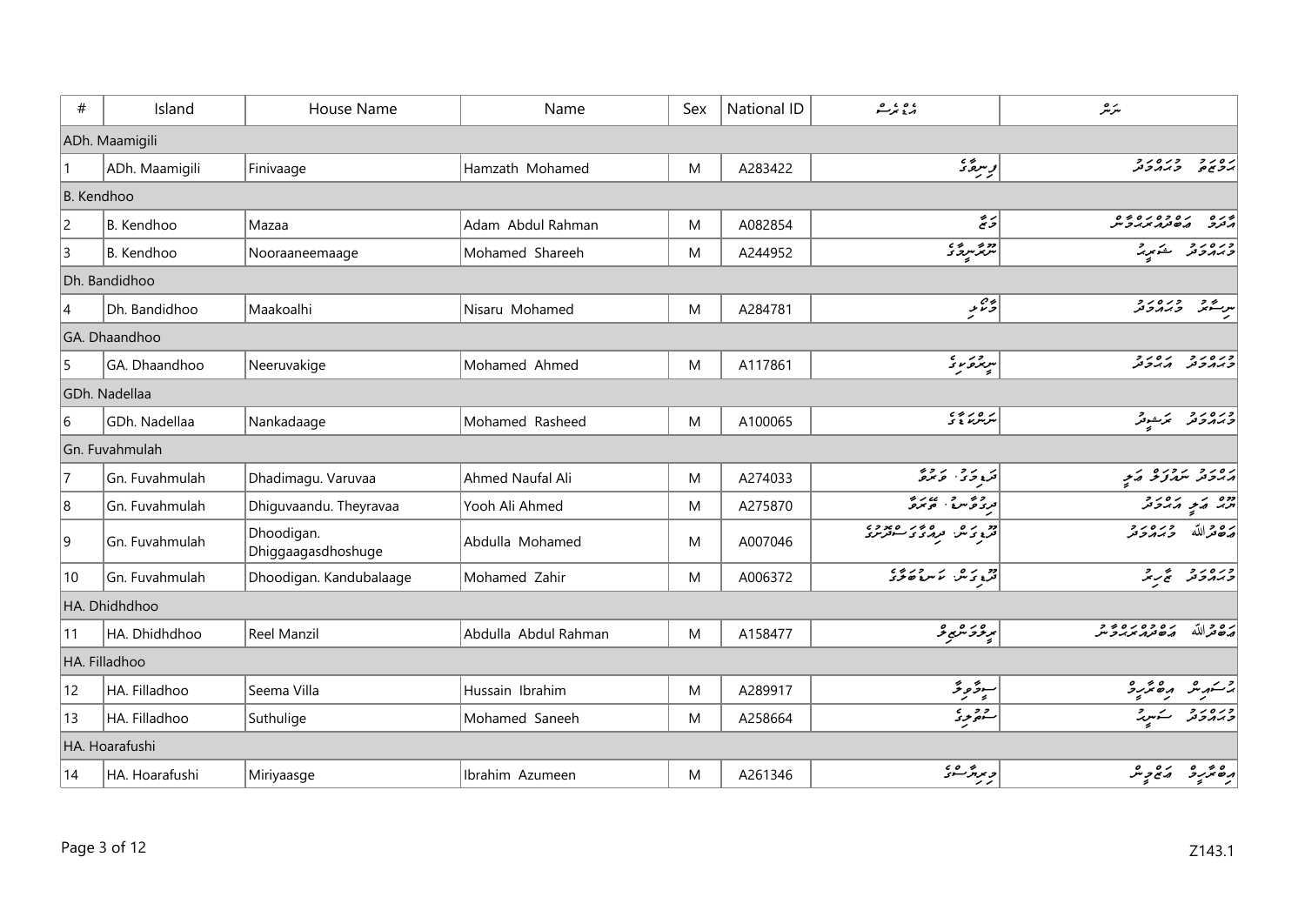|           | HA. Ihavandhoo    |                   |                                 |           |         |                                    |                                         |
|-----------|-------------------|-------------------|---------------------------------|-----------|---------|------------------------------------|-----------------------------------------|
| 15        | HA. Ihavandhoo    | Arinagaage        | Ismail Fauzaan                  | M         | A257084 | برىر پرى                           | وستوصفي ودومي                           |
| 16        | HA. Ihavandhoo    | Athamaage         | Mohamed Shifaau                 | M         | A256845 | ر ر د »<br>د ه د د                 | وبره د و سوژه.<br>  وبر د در سوژه.      |
| 17        | HA. Ihavandhoo    | Daisymaage        | Ali Azheem                      | M         | A269115 | پر سپر می<br>  پاسم سپر سپر        | ړنو په نړه                              |
| 18        | HA. Ihavandhoo    | Dharuma           | Mohamed Jum'aan Abdul<br>Waahid | M         | A259296 | ر ور<br>ترىرى                      |                                         |
| 19        | HA. Ihavandhoo    | Dhigali           | Ismail Firaag                   | M         | A265861 | <sub>قرى</sub> تو<br>تر            | ر جۇرپۇ رېڭ                             |
| 20        | HA. Ihavandhoo    | <b>Dhoores</b>    | Ibrahim Layan                   | M         | A259647 | دد ،<br>تدبر ب                     | ەمەر <i>قىرى</i> ر                      |
| 21        | HA. Ihavandhoo    | Farimaa           | Hussain Madih                   | M         | A257067 | تزبرة                              | ر<br>رئاسکور سی دیگر دیگر<br>مرگ        |
| 22        | HA. Ihavandhoo    | Farimaa           | Ahmed Husham                    | M         | A268525 | ترىردى                             | رەرد رىپە                               |
| 23        | HA. Ihavandhoo    | Mathivahge        | Hussain Visam Ahmed             | M         | A256931 | ر ره د<br><del>د</del> مومه د      | برسكه شرع ومرورد                        |
| 24        | HA. Ihavandhoo    | Nedhunge          | Amir Abdul Rasheed              | M         | A266791 | ء و ه ۽<br>سرپرسر <sub>ک</sub>     | ه و ده وه ر<br>دگرم ده تردمر مرشوتر     |
| 25        | HA. Ihavandhoo    | Oidhuni           | Ibrahim Junaidh                 | ${\sf M}$ | A256910 | بر<br>مرمر مرسر                    | وەتزىرە يتموتر                          |
| 26        | HA. Ihavandhoo    | Reehussaba        | Mohamed Waheed                  | M         | A095992 | ىر 29 مەكتە<br>ئە                  | ورەر دىر د                              |
| 27        | HA. Ihavandhoo    | Rihiveli          | Ahmed Shifau                    | M         | A266751 | ىررۇپە                             | رەر ئىرگە                               |
| 28        | HA. Ihavandhoo    | Yaagoothuge       | Mohamed Alim Ibrahim Muneer     | ${\sf M}$ | A259307 | پر دو د ع<br>پر بی می بی           | כנים נגב בי הסתניב ביתיב                |
|           | HDh. Hirimaradhoo |                   |                                 |           |         |                                    |                                         |
| 29        | HDh. Hirimaradhoo | Mushtharee Villa  | Abdul Hameed Ahmed              | M         | A226770 | ۇشۇم برە ئۇ                        | גם כפג כ"גם גבע<br>גם <i>נקבג כ</i> בית |
|           | HDh. Kumundhoo    |                   |                                 |           |         |                                    |                                         |
| 30        | HDh. Kumundhoo    | Gadhage           | Muaaz Ahmed                     | M         | A230673 | ر ر پ<br>تر تعر <sup>ی</sup>       | כשי הפיכת                               |
|           | L. Hithadhoo      |                   |                                 |           |         |                                    |                                         |
| 31        | L. Hithadhoo      | Kaneerumaage      | Mohamed Yaamin                  | M         | A314887 | ئەسپەترىچ ئى                       | ورەرو گەچىگ                             |
| L. Maavah |                   |                   |                                 |           |         |                                    |                                         |
| 32        | L. Maavah         | Handhuvaru Manzil | Ahmed Naseem Mohamed            | M         | A314504 | ر سرور ور ه پر و                   | י פי בי הלייב בגביבי                    |
| 33        | L. Maavah         | Rosy Bahaaruge    | Mohamed Arif                    | M         | A313580 | ە بە ئە دې<br>ئىرى <i>قار</i> ىمەد | ورەر دەر                                |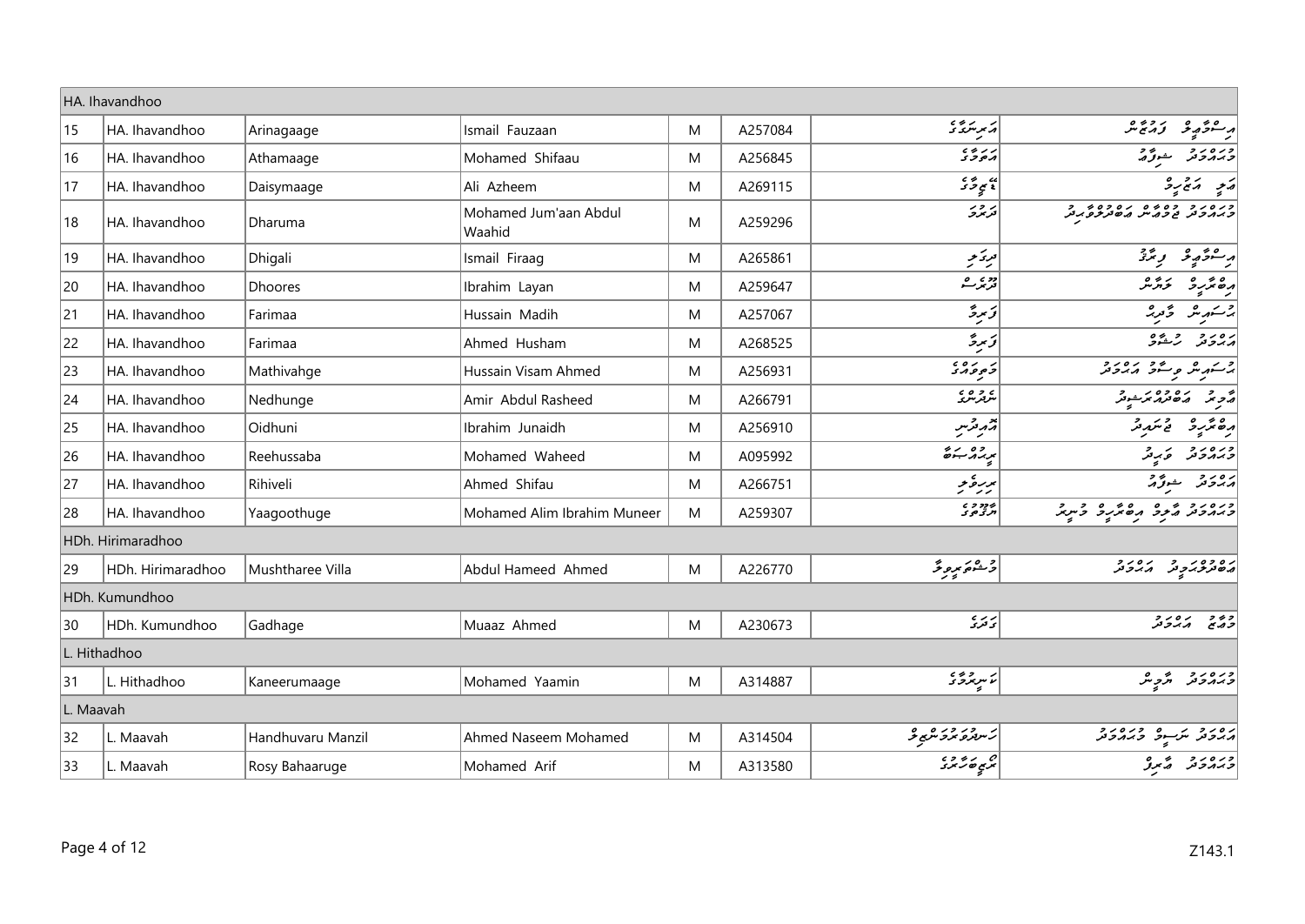| Male' |                 |                          |                         |   |         |                                            |                                                 |
|-------|-----------------|--------------------------|-------------------------|---|---------|--------------------------------------------|-------------------------------------------------|
| 34    | Male'           | Ma. Hinnavaru Hulhagubai | Mohamed Fayaz Ismail    | M | A152834 | وړ٠ ر بربرو د ور وړ<br>وړ٠ ر بربرو بربرو ی | ورەرو روم مەگھى بو                              |
|       | N. Henbadhoo    |                          |                         |   |         |                                            |                                                 |
| 35    | N. Henbadhoo    | Endherimaage             | Adam Azmeer             | M | A205286 | پر عربر دی                                 | أثر مردح الملح والمحمد                          |
|       | N. Holhudhoo    |                          |                         |   |         |                                            |                                                 |
| 36    | N. Holhudhoo    | White Rose               | Moosa Fathuhee          | M | A099250 | ئەرەپر شە                                  | در مع بر د<br>حالت نوع به                       |
|       | N. Maalhendhoo  |                          |                         |   |         |                                            |                                                 |
| 37    | N. Maalhendhoo  | Samaa                    | Ibrahim Raaif Muhammadh | M | A212601 | سەبىج                                      | مەھەر ئەمەد دىمەدد                              |
|       | R. Maakurathu   |                          |                         |   |         |                                            |                                                 |
| 38    | R. Maakurathu   | Green Villa              | Shuaib Mohamed          | M | A154305 | <sub>2 مو</sub> يٹر <sub>مر</sub> مَّته    | شودره وره دو                                    |
|       | S. Hithadhoo    |                          |                         |   |         |                                            |                                                 |
| 39    | S. Hithadhoo    | Kekurimaage              | Mohamed Abdulla         | M | A021550 | ې د برخې<br>مړينونو                        | وره رو ده دالله                                 |
| 40    | S. Hithadhoo    | Olivia                   | Ibrahim Liraar Fahmy    | M | A304920 | بيز<br>مزموه گر                            | رە ئەر ئەسىر ئەر ئەر                            |
|       | S. Hulhudhoo    |                          |                         |   |         |                                            |                                                 |
| 41    | S. Hulhudhoo    | Kalhumagige              | Aminath Zubair          | F | A023972 | ئەقرىرى                                    | ה כְיתֹב זַטּת ב                                |
|       | S. Maradhoo     |                          |                         |   |         |                                            |                                                 |
| 42    | S. Maradhoo     | Kunnaaruge               | Mohamed Mamlook         | M | A326763 | د ه په د ،<br>پاکرېنرن                     | כנסני נסמכ<br>כ <i>ג</i> ונכת ככ <del>ל</del> ט |
| 43    | S. Maradhoo     | Liver Pool               | Mohamed Shimrah         | M | A287307 | وة بردو                                    | شەۋ ئۆر<br>و ر ه ر د<br>تر پر تر تر             |
|       | S. Meedhoo      |                          |                         |   |         |                                            |                                                 |
| 44    | S. Meedhoo      | Daylight Vaadhee         | Ibrahim Shareef         | M | A064381 | ۽ خرم ڇوڱور                                | رەنزىر ئىبر                                     |
|       | Sh. Lhaimagu    |                          |                         |   |         |                                            |                                                 |
| 45    | Sh. Lhaimagu    | Gold House               | Hassan Rameez           | M | A338962 | ە ە ە رېږ مە<br>د عرور مەر                 | يرسكانكر التمرج في                              |
|       | Th. Hirilandhoo |                          |                         |   |         |                                            |                                                 |
| 46    | Th. Hirilandhoo | Kudhehimaage             | Abdulla Shanoon         | M | A284880 | ئۇرۇ ئ                                     | رەت <sub>داللە</sub> ئەمىر                      |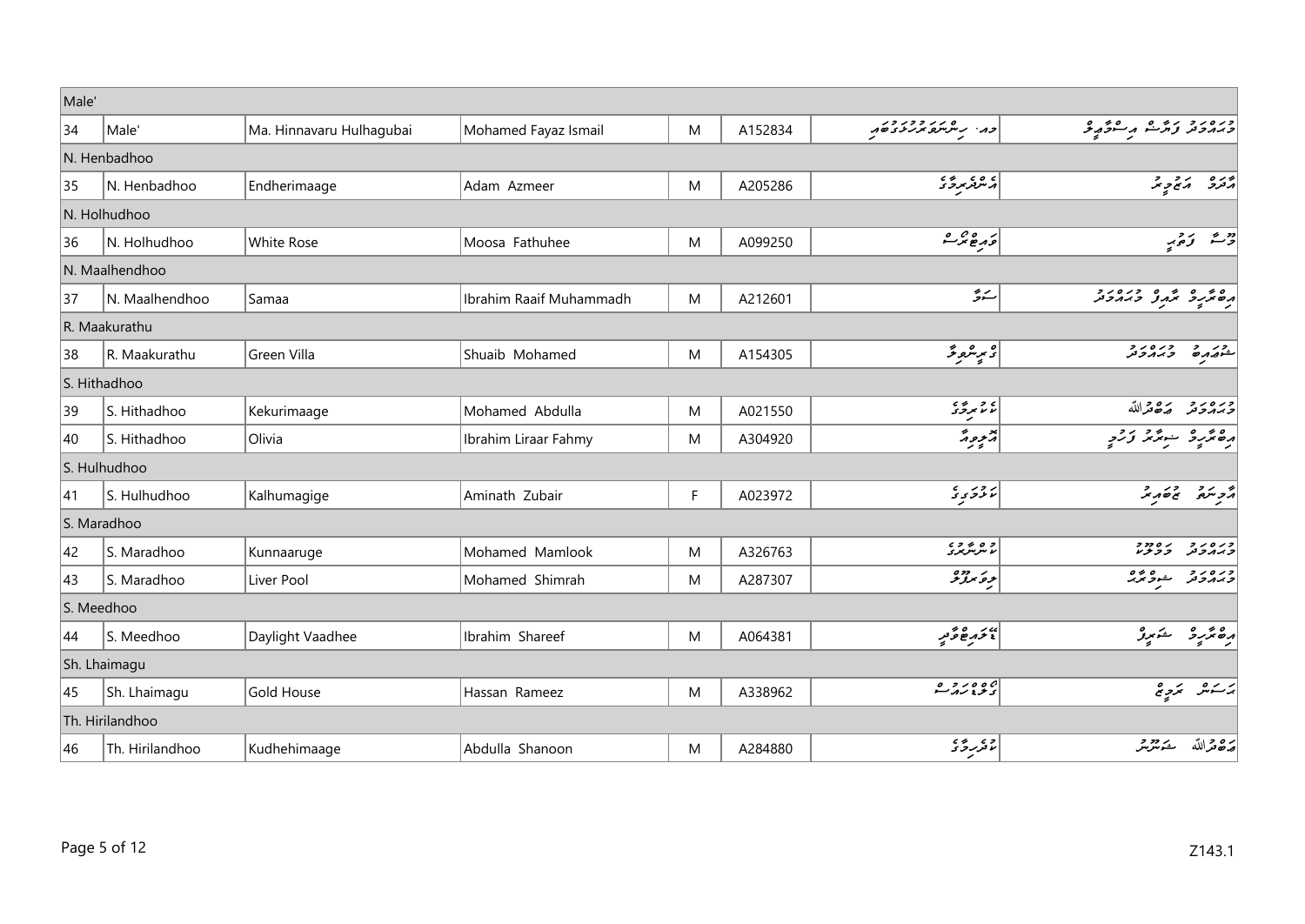## *w7qAn8m?sCw7mRo>u;wEw7mRw;sBo<*

| ' مرمر | 'يئرىثر: |
|--------|----------|
|        |          |
|        |          |
|        |          |

## *w7q9r@w7m>sCw7qHtFoFw7s;mAm=q7w7qHtFoFw7s;*

| بر ه | ىر مىر |  |
|------|--------|--|
|      |        |  |
|      |        |  |
|      |        |  |

| $\frac{2}{n}$ | $\overline{\phantom{a}}$ | اير هنه. | $\mathcal{O} \times$<br>سرسر |
|---------------|--------------------------|----------|------------------------------|
|               |                          |          |                              |
|               |                          |          |                              |
|               |                          |          |                              |

| ' ئىرتىر: | سر سر |  |
|-----------|-------|--|
|           |       |  |
|           |       |  |
|           |       |  |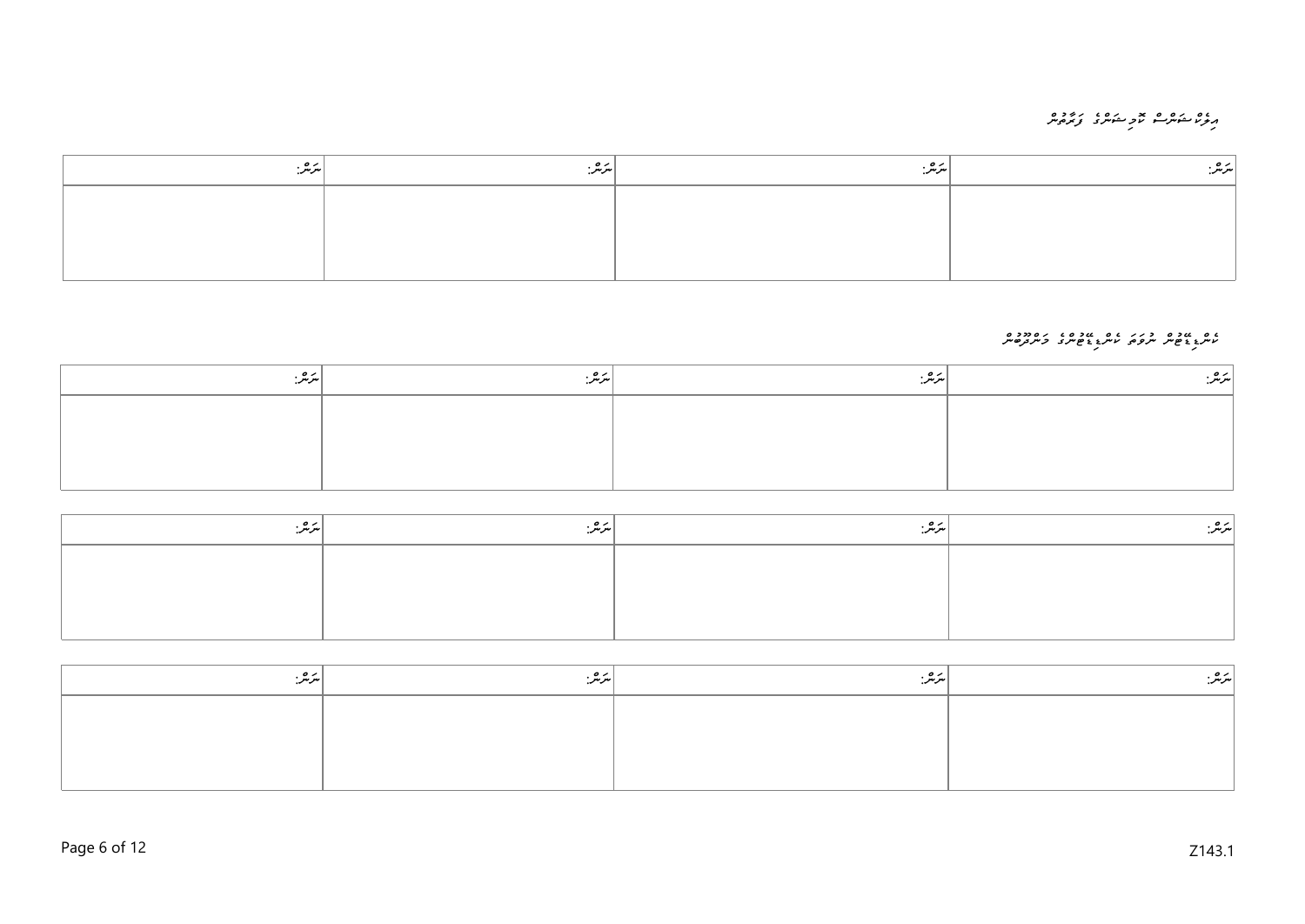| يره. | ο. | ا ير ه |  |
|------|----|--------|--|
|      |    |        |  |
|      |    |        |  |
|      |    |        |  |

| <sup>.</sup> سرسر. |  |
|--------------------|--|
|                    |  |
|                    |  |
|                    |  |

| ىئرىتر. | $\sim$ | ا بر هه. | لىرىش |
|---------|--------|----------|-------|
|         |        |          |       |
|         |        |          |       |
|         |        |          |       |

| ابترىش: | $\mathcal{O} \times$<br>يسمر مسور | $\overline{\phantom{a}}$ |  |
|---------|-----------------------------------|--------------------------|--|
|         |                                   |                          |  |
|         |                                   |                          |  |
|         |                                   |                          |  |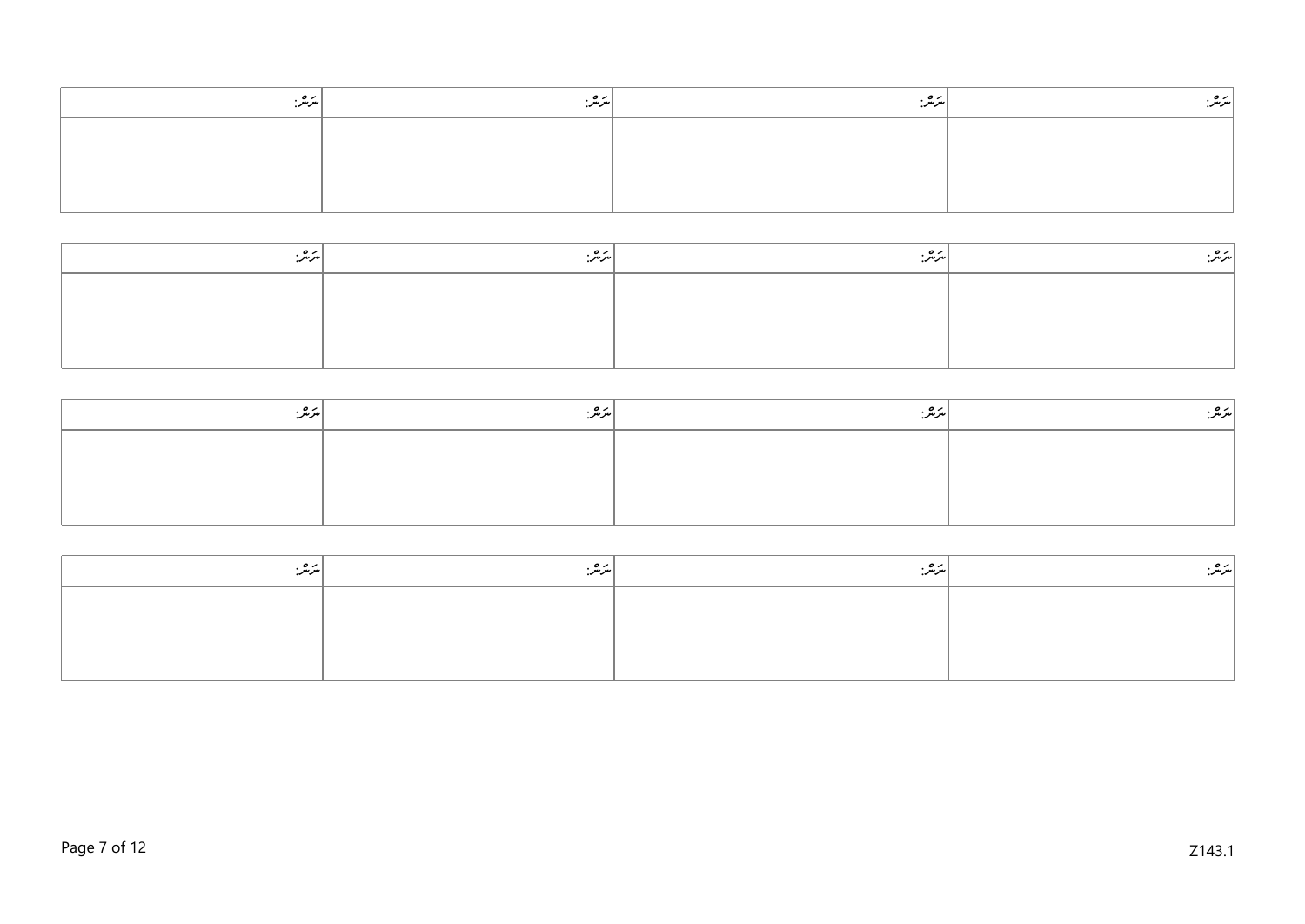| ير هو . | $\overline{\phantom{a}}$ | يرمر | اير هنه. |
|---------|--------------------------|------|----------|
|         |                          |      |          |
|         |                          |      |          |
|         |                          |      |          |

| ىبرىر. | $\sim$<br>ا سرسر . | يئرمثر | o . |
|--------|--------------------|--------|-----|
|        |                    |        |     |
|        |                    |        |     |
|        |                    |        |     |

| 'تترنثر: | . .<br>يسمونس. |  |
|----------|----------------|--|
|          |                |  |
|          |                |  |
|          |                |  |

|  | . ه |
|--|-----|
|  |     |
|  |     |
|  |     |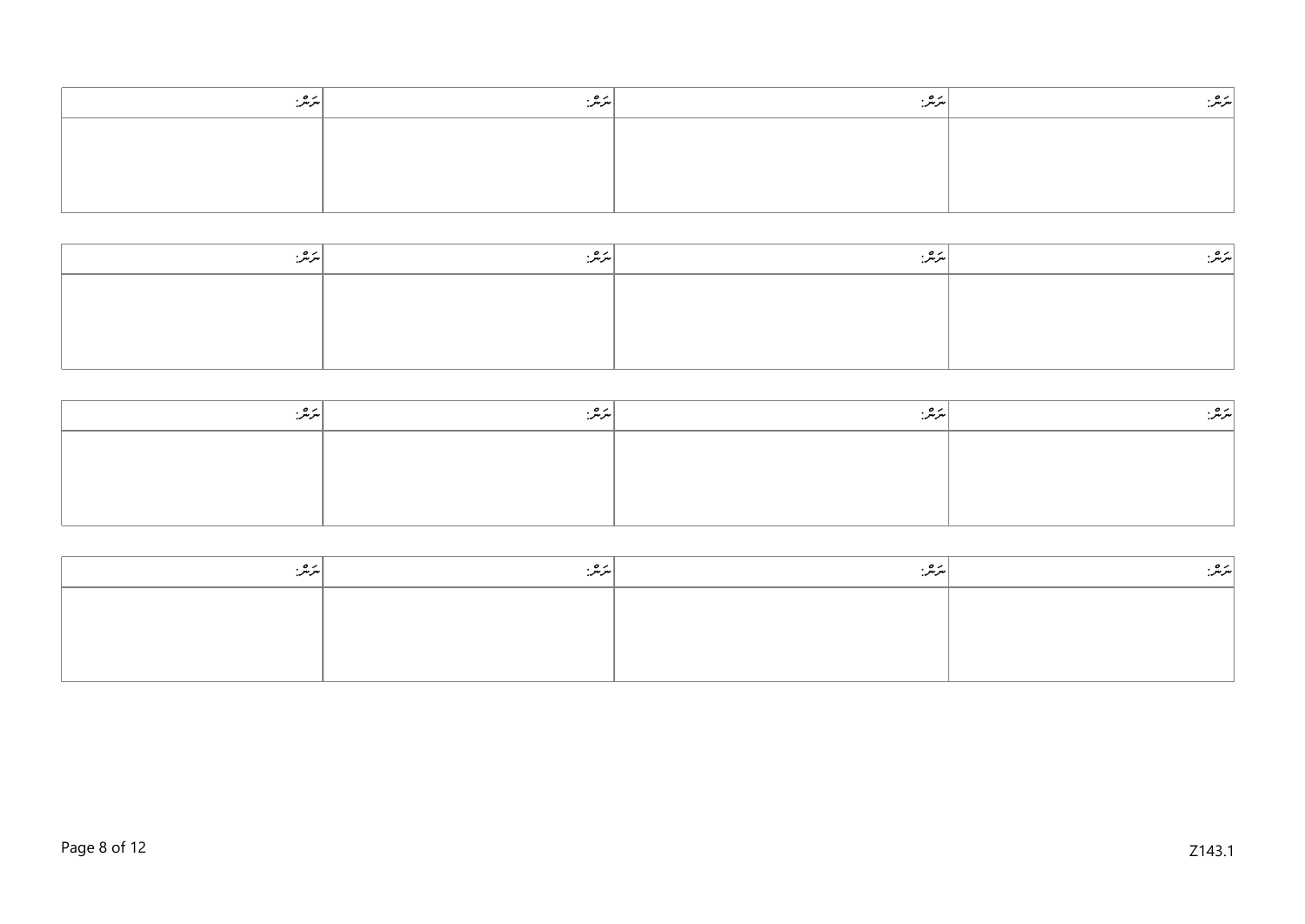| ير هو . | $\overline{\phantom{a}}$ | يرمر | اير هنه. |
|---------|--------------------------|------|----------|
|         |                          |      |          |
|         |                          |      |          |
|         |                          |      |          |

| ىبرىر. | $\sim$<br>ا سرسر . | يئرمثر | o . |
|--------|--------------------|--------|-----|
|        |                    |        |     |
|        |                    |        |     |
|        |                    |        |     |

| انترنثر: | ر ه |  |
|----------|-----|--|
|          |     |  |
|          |     |  |
|          |     |  |

|  | . ه |
|--|-----|
|  |     |
|  |     |
|  |     |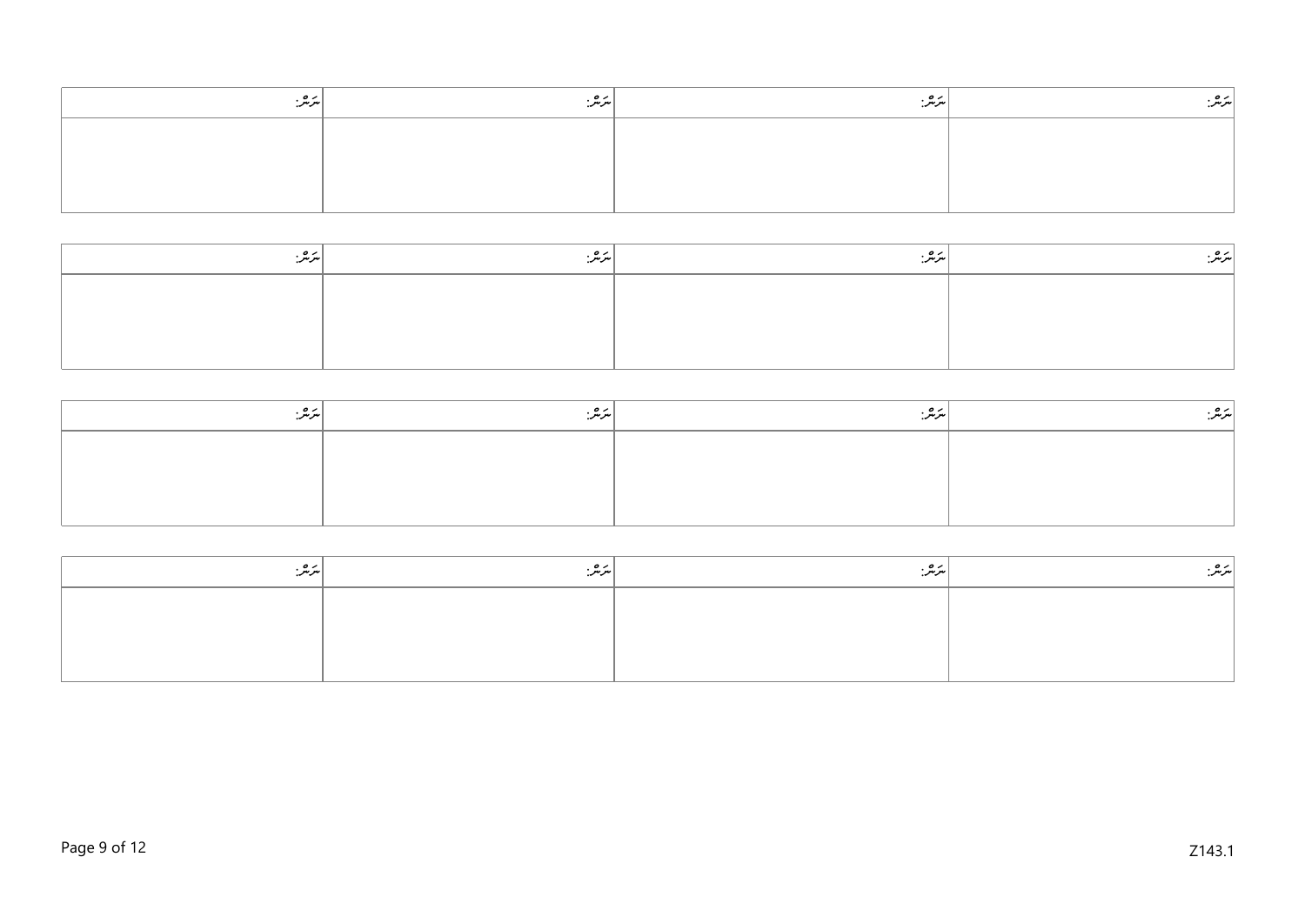| $\cdot$ | 。 | $\frac{\circ}{\cdot}$ | $\sim$<br>سرسر |
|---------|---|-----------------------|----------------|
|         |   |                       |                |
|         |   |                       |                |
|         |   |                       |                |

| ايرعر: | ر ه<br>. . |  |
|--------|------------|--|
|        |            |  |
|        |            |  |
|        |            |  |

| بر ه | 。 | $\sim$<br>َ سومس. |  |
|------|---|-------------------|--|
|      |   |                   |  |
|      |   |                   |  |
|      |   |                   |  |

| 。<br>ىرس: | سر سر | سرسر. |
|-----------|-------|-------|
|           |       |       |
|           |       |       |
|           |       |       |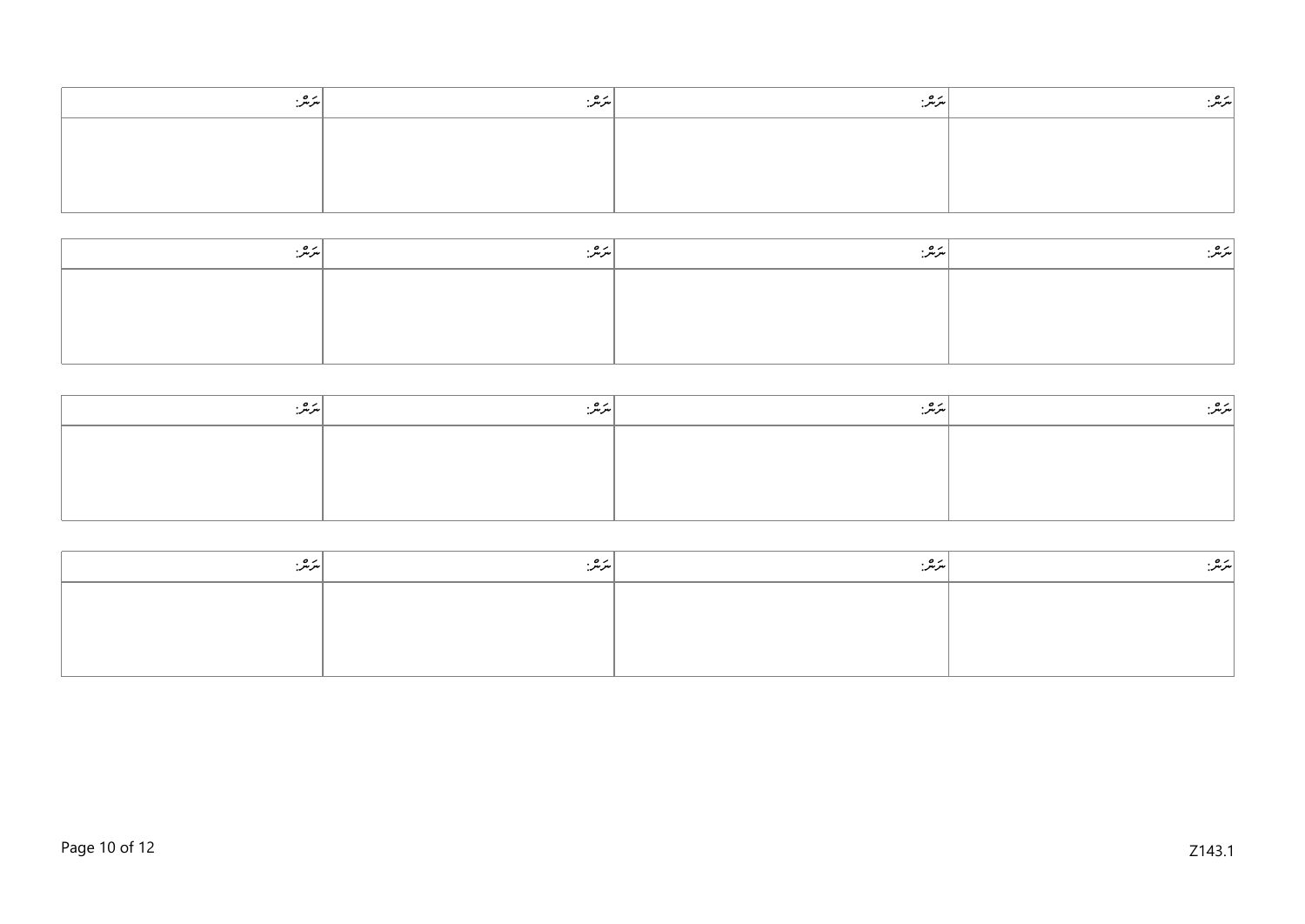| ير هو . | $\overline{\phantom{a}}$ | يرمر | اير هنه. |
|---------|--------------------------|------|----------|
|         |                          |      |          |
|         |                          |      |          |
|         |                          |      |          |

| ىر تىر: | $\circ$ $\sim$<br>" سرسر . | يترمير | o . |
|---------|----------------------------|--------|-----|
|         |                            |        |     |
|         |                            |        |     |
|         |                            |        |     |

| 'تترنثر: | . .<br>يسمونس. |  |
|----------|----------------|--|
|          |                |  |
|          |                |  |
|          |                |  |

|  | . ه |
|--|-----|
|  |     |
|  |     |
|  |     |